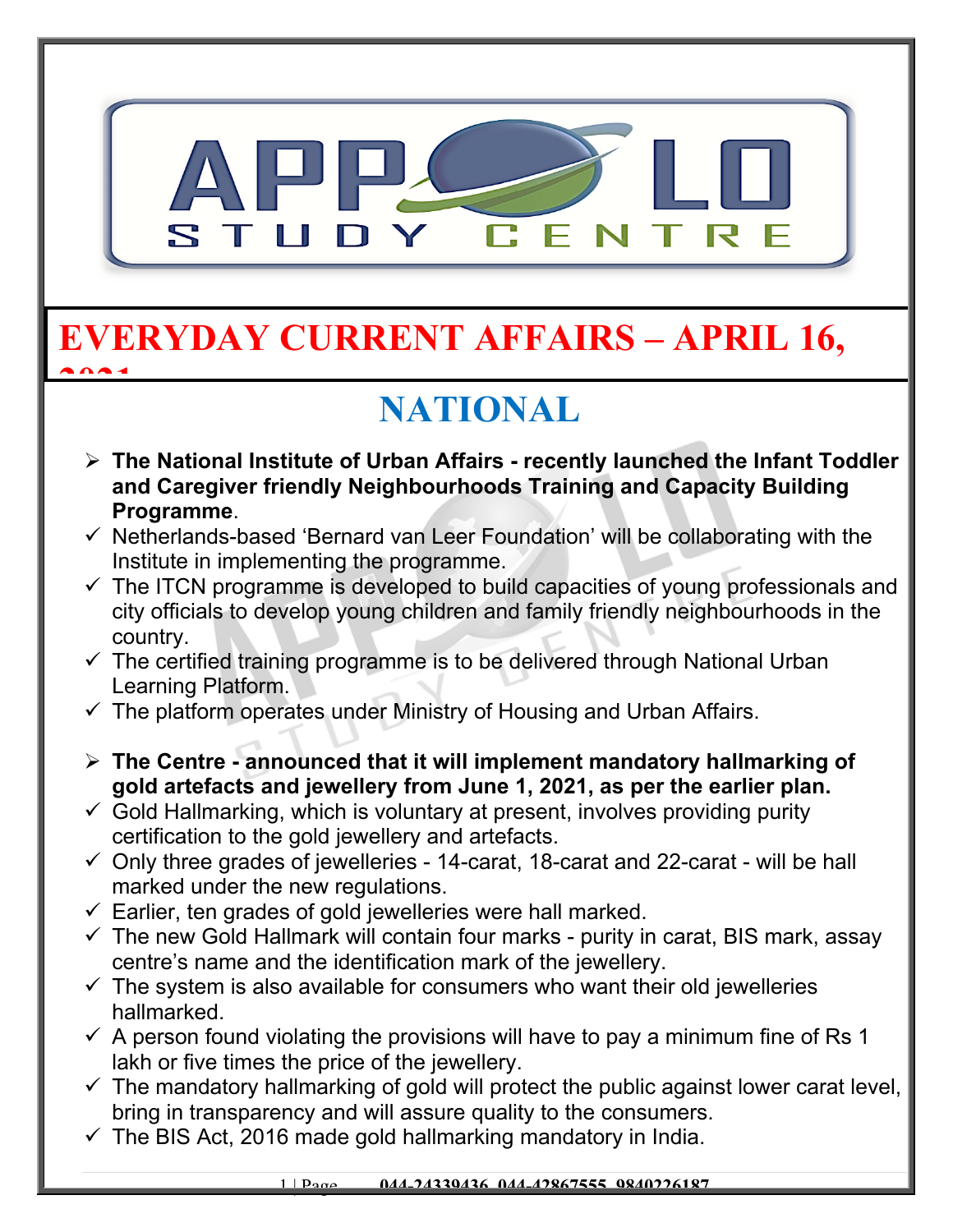- $\checkmark$  The Hallmarking scheme for gold artefacts is run by BIS since 2000.
- $\checkmark$  Also, the BIS Hallmarking Regulations, 2018 called for hallmarking of silver jewellery and silver artefacts and also gold jewellery and gold artefacts.

#### **INTERNATIONAL**

- **On April 15, the United States announced tough new sanctions on Russia in response to its interference in US elections and its hacking operation that breached vital government agencies and private companies.**
- $\checkmark$  The US government said it sanctioned 32 entities and individuals for carrying out the Russian government's interference in the 2020 presidential election.
- $\checkmark$  The country also joined with European partners to sanction eight people and entities associated with Russia's occupation in Crimea.
- $\checkmark$  The order also designates six Russian companies for providing support to the cyberactivities of the Russian intelligence service.
- $\checkmark$  The US officially named the Russian foreign intelligence service and several connected entities as being responsible for the Texas-based SolarWinds hack.
- $\checkmark$  The Kremlin has denied all US allegations.
- $\checkmark$  The US also said it is expelling 10 Russian diplomats, including members of the Russian intelligence service, from the country's mission in Washington, DC.

### **INDIA AND NEIGHBOURS**

 **UK PM Boris Johnson - will travel to India on April 25 in his first major international visit outside of Europe since winning the 2019 election**



- $\checkmark$  The trip will include a bilateral meeting with Prime Minister Narendra Modi
- $\checkmark$  Further, India and the UK are set to agree on a "Roadmap 2030" for future relations across a wide spectrum of areas
- $\checkmark$  It includes defence and security, technological collaboration, closer engagement in the Indo-Pacific and Western Indian Ocean Region, trade and investment, healthcare, climate change and the people-to-people connect.
- $\checkmark$  The visit was expected to bring focus on bilateral cooperation to realise the full potential of enhanced cooperation in this region.
- $\checkmark$  The trip will be focused on high-level discussions with the Indian government and business leaders in Delhi.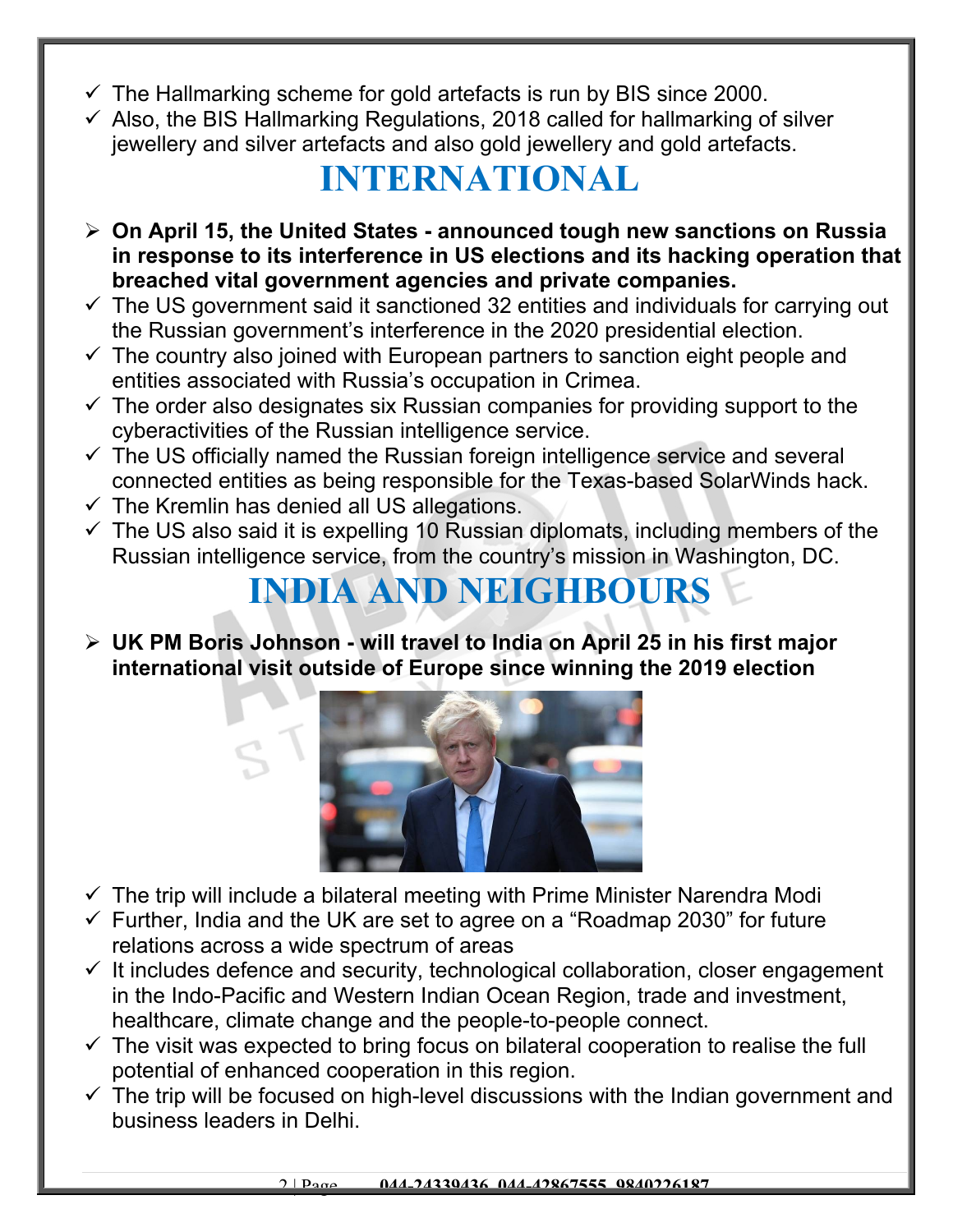$\checkmark$  The UK PM will be accompanied by a wider delegation, including UK media, all of whom will have to follow Covid-19 travel rules on their return to the UK.

### **ECONOMY**

- **Amazon has set up a \$250-million venture fund in India to digitize local startups**
- $\checkmark$  The amount will be used to invest in local startups in the area of digitisation of small and medium businesses, agriculture, and healthcare.
- $\checkmark$  The fund has led a \$10-million investment in M1xchange, a digital invoice discounting startup for micro, small and medium enterprises.
- $\checkmark$  The e-tailer made these announcements during a chat between Amazon India head Amit Agarwal and Andy Jassy, the incoming CEO of Amazon, who will replace CEO Jeff Bezos.
- $\checkmark$  Jassy is currently the CEO of Amazon Web Services.
- $\checkmark$  Amazon's venture fund announcement is part of its broader target of digitising 10 million small businesses
- $\checkmark$  The retail giant aims for e-commerce exports worth \$10 billion, besides creating 1 million additional jobs in India between 2020 and 2025.
- $\checkmark$  It has exported \$3 billion worth of local goods to its overseas markets, largely the US.

## **SPORTS**

- **India captain Virat Kohli has been named Wisden Cricketer's Almanack's ODI player of the decade of 2010s**
- $\checkmark$  England allrounder Ben Stokes was declared the cricketer of the year for a second successive time in the 2021 edition of the Wisden Cricketers' Almanack.
- $\checkmark$  To commemorate the 50th anniversary of the first ODI, five ODI cricketers of the decade have been named in the 2021 edition of the Almanack
- $\checkmark$  Kohli is one of five cricketers who have been named for each decade from 1971 to 2021.



- $\checkmark$  The 32-year-old Kohli, who made his ODI debut in August 2008 against Sri Lanka, has amassed a staggering 12,169 runs from 254 matches.
- $\checkmark$  He was part of the team that won the 2011 World Cup at the start of the decade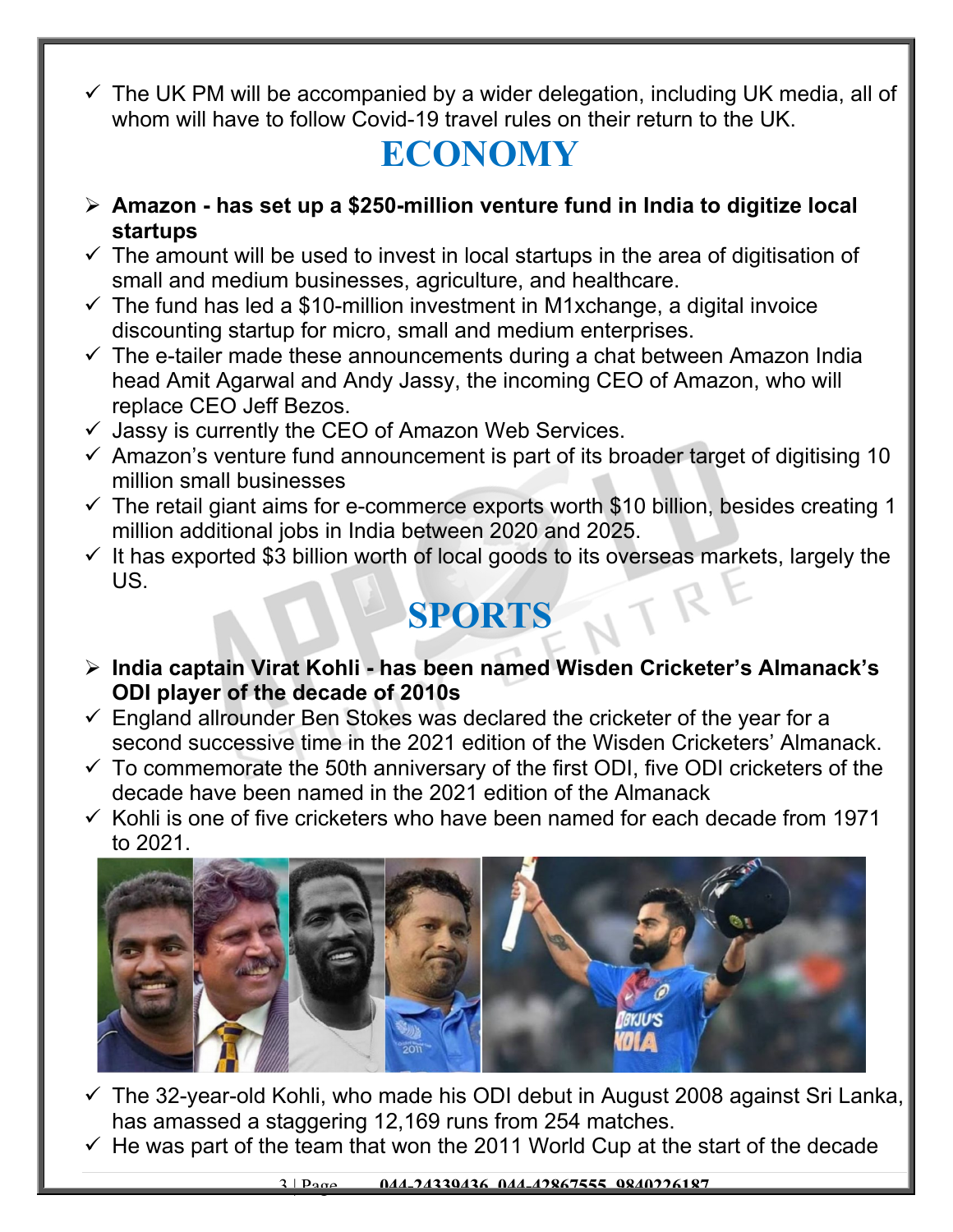- $\checkmark$  Apart from Kohli, Wisden also named legendary Sachin Tendulkar as the ODI cricketer of the 1990s.
- $\checkmark$  The right-handed India opener, in 1998, made nine ODI hundreds, more than any other batsman in a single calendar year.
- $\checkmark$  Sri Lanka spin legend Muttiah Muralitharan was named the ODI Cricketer of the 2000s

#### **VIRAT KOHLI'S INCREDIBLE RUN IN ONE-DAY INTERNATIONALS**

|         | м   |     | <b>NO</b> | <b>Runs</b> | <b>HS</b> | Ave   | 100 | 50 |       |
|---------|-----|-----|-----------|-------------|-----------|-------|-----|----|-------|
| Overall | 254 | 245 | 39        | 12169       | 183       | 59.07 | 43  | 62 | 93.17 |
| 2010-20 | 236 | 229 | 37        | 11556       | 183       | 60.18 | 42  | 57 | 94.04 |

- $\checkmark$  India's World Cup-winning former captain Kapil Dev too featured on the list when he was named as the ODI cricketer for the 1980s.
- $\checkmark$  Kapil claimed more wickets than any other in the 1980's, and scored at the highest strike-rate of any batsman with more than 1000 runs.
- $\checkmark$  He also famously led India to a stunning win in the 1983 World Cup against the West Indies team.
- $\checkmark$  West Indies batting great Viv Richards was named the ODI cricketer of the year for the 1970's, which was the first decade of the format
- $\checkmark$  Australia's Beth Mooney was awarded leading women's cricketer while West Indies' Kieron Pollard was named the leading T20 cricketer.
- **On April 15, Pakistan captain Babar Azam became the No.1-ranked ODI batsman, displacing Virat Kohli's 41 month reign at the top**
- $\checkmark$  The 26-yearold from Lahore, Babar is only the fourth batsman from Pakistan, after Zaheer Abbas (1983), Javed Miandad (1988) and Mohammed Yousuf (2003), to have topped the ODI rankings.
- $\checkmark$  Kohli has been the top ranked ODI batsman since Oct 2017

|             | <b>BABAR AZAM: STAT ATTACK</b> |    |    |           |      |        |            |  |    |           |
|-------------|--------------------------------|----|----|-----------|------|--------|------------|--|----|-----------|
|             |                                | M  |    | <b>NO</b> | Runs | $H\!S$ | Ave 100 50 |  |    | <b>SR</b> |
|             | Tests                          | 31 |    | 8         | 2167 | 143    | 44.22      |  | 16 | 56.50     |
|             | <b>ODIS</b>                    | 80 | 78 |           | 3808 | $125*$ | 56.83 13   |  | 17 | 88.70     |
| $\rho$ epsi | <b>T20Is</b>                   | 50 | 48 |           | 1916 | 122    | 49.12      |  |    | 132.04    |

Stat: Rajesh Kumar

- $\checkmark$  Ever since his international debut in 2015, Babar scored 3808 runs at an impressive average of 56.83 across 80 One Day Internationals
- $\checkmark$  In T20Is, he has scored 1916 runs at 49.12 from 50 outings.
- $\checkmark$  Earlier, Babar broke Kohli's record to become the fastest player to reach 1,000 runs in T20Is.